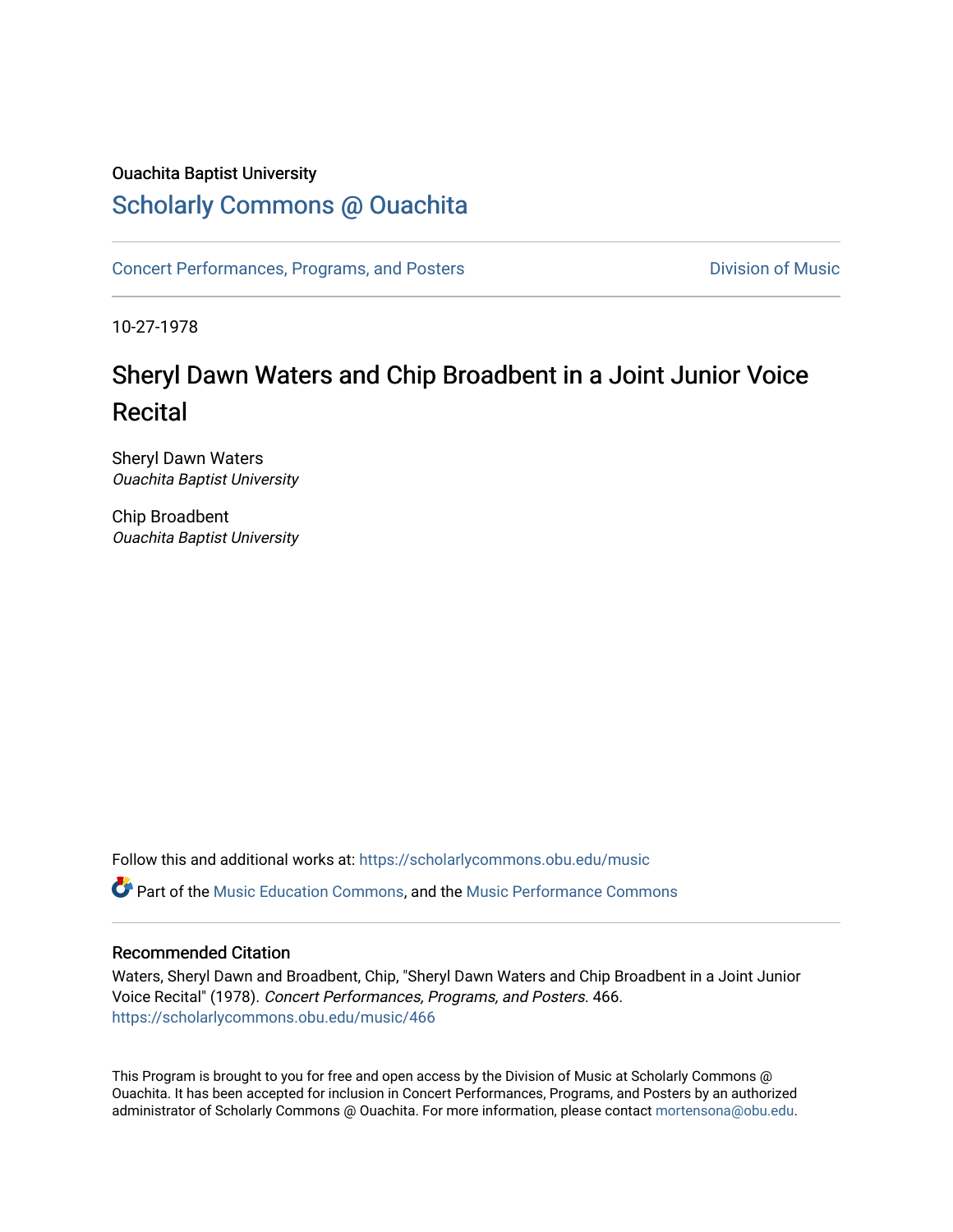#### OUACHITA BAPTIST UNIVERSITY School of Music

JUNIOR RECITAL

October 27, 1978, 11:00 A.M.

SHERYL DAWN WATERS, Mezzo-Soprano Sylvia McDonnough, piano

CHIP BROADBENT, Baritone Debra Marsh, piano

Speranze Mie **Alessandro Scarlatti** (1660-1725)

Miss Waters

Hark! How All Things

Uber Nacht Was soll der Zorn

Mr. Broadbent

From Frauenliebe und Leben, Op. 42 Seit ich ihn gesehen Er der Herrlichste von Allen Du Ring Helft mir ihr Schwestern

Que fais-tu, blanche tourterelle (Romeo and Juliette)

Miss Waters

Urna fatale (La Forza del Destine)

Nuit d'Espagne

The Rose Family

Mr. Broadbent

Chinese Mother Goose Rhymes Lady Bug Baby is Sleeping What the Old Cow Said The Mouse Of What Use is a Girl Pat a Cake An Old Woman

Miss Waters

(1659-1695) Hugo Wolf (1860-1903)

Henry Purcell

Robert Schumann (1810-1856)

Charles Francois Gounod (1818-1893)

> Giuseppi Verdi (1813-1901) Jules Massenet  $(1842 - 1912)$ Elliot Carter (b. 1942)

> > Bainbridge Crist (1883-1969)